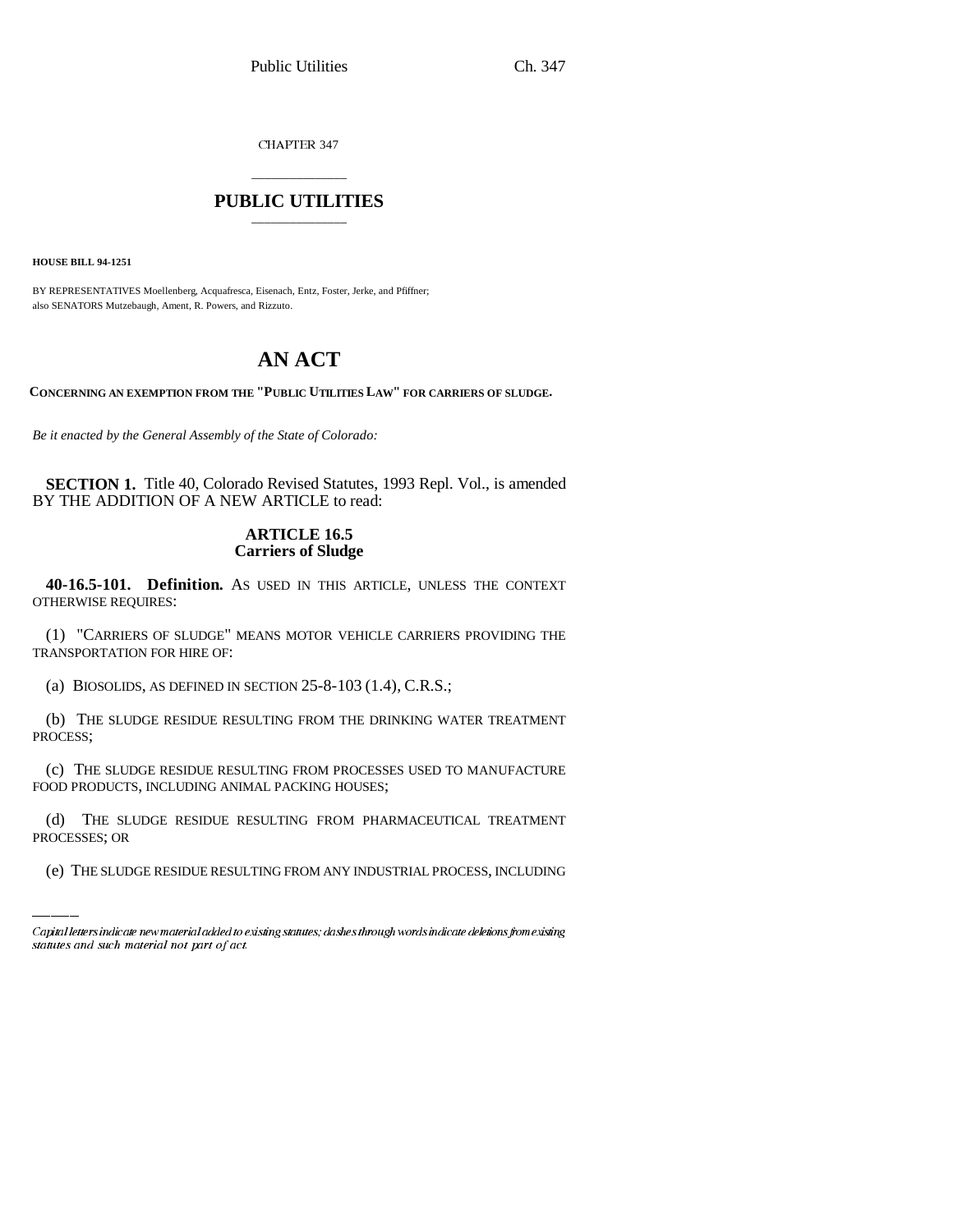THE BREWING OF ALCOHOLIC BEVERAGES.

**40-16.5-102. Control of carriers of sludge - permit required.** (1) NOTWITHSTANDING ANY OTHER PROVISIONS OF THIS TITLE, CARRIERS OF SLUDGE ARE SUBJECT TO REGULATION TO THE EXTENT PROVIDED IN THIS ARTICLE.

(2) NO CARRIER OF SLUDGE SHALL OPERATE ANY MOTOR VEHICLE FOR THE TRANSPORTATION OF SLUDGE WITHOUT FIRST HAVING OBTAINED A PERMIT FROM THE COMMISSION; EXCEPT THAT THE CARRIER SHALL NOT BE REQUIRED TO PROVE THAT THE PRESENT OR FUTURE PUBLIC CONVENIENCE AND NECESSITY REQUIRES OR WILL REQUIRE SUCH OPERATION.

**40-16.5-103. Permit requirements.** NO PERSON MAY OFFER SERVICES PURSUANT TO THIS ARTICLE UNLESS SUCH PERSON IS REGISTERED WITH AND GRANTED A PERMIT AS A CARRIER OF SLUDGE FROM THE PUBLIC UTILITIES COMMISSION OF THIS STATE. SUCH REGISTRATION SHALL INCLUDE THE NAME AND ADDRESS OF THE REGISTRANT AND PROOF OF INSURANCE AS REQUIRED BY SECTION 40-16.5-104. THE PUBLIC UTILITIES COMMISSION SHALL REVOKE THE REGISTRATION OF ANY PERSON NOT COMPLYING WITH THE INSURANCE AND SAFETY REQUIREMENTS OF THIS ARTICLE UNTIL THE PERSON ATTAINS SUCH COMPLIANCE. IN ADDITION, THE PUBLIC UTILITIES COMMISSION SHALL REVOKE THE REGISTRATION OF ANY PERSON WHO FAILS TO MAINTAIN WITH THE PUBLIC UTILITIES COMMISSION THE NAME AND ADDRESS OF THE AGENT OF SUCH PERSON UPON WHOM ANY PROCESS, NOTICE, OR DEMAND REQUIRED OR PERMITTED BY LAW TO BE SERVED UPON THE PERSON MAY BE SERVED.

**40-16.5-104. Insurance requirements.** (1) EACH CARRIER OF SLUDGE SHALL MAINTAIN A GENERAL LIABILITY INSURANCE POLICY, OR, IF SUCH CARRIER IS A PUBLIC ENTITY, A CERTIFICATE OF SELF-INSURANCE IN LIEU THEREOF, ISSUED PURSUANT TO SECTION 42-7-501, C.R.S., AT THE OPTION OF THE PUBLIC ENTITY. SUCH AN INSURANCE POLICY SHALL BE ISSUED BY AN INSURANCE CARRIER OR INSURER AUTHORIZED TO DO BUSINESS IN COLORADO FOR EACH MOTOR VEHICLE OF SUCH CARRIER, AND SUCH CERTIFICATE OF SELF-INSURANCE SHALL BE ISSUED BY THE EXECUTIVE DIRECTOR OF THE DEPARTMENT OF REVENUE. SUCH LIABILITY INSURANCE SHALL BE MAINTAINED IN THE MINIMUM AMOUNT OF SEVEN HUNDRED FIFTY THOUSAND DOLLARS COMBINED SINGLE LIMIT LIABILITY.

(2) EACH CARRIER OF SLUDGE SHALL MAINTAIN WITH THE PUBLIC UTILITIES COMMISSION OF THIS STATE ADEQUATE WRITTEN DOCUMENTATION THAT SUCH CARRIER MAINTAINS A GENERAL LIABILITY INSURANCE POLICY, OR FOR PUBLIC ENTITIES A CERTIFICATE OF SELF-INSURANCE, IN ACCORDANCE WITH THIS SECTION. NO TERMINATION OF SUCH INSURANCE POLICY SHALL BE VALID UNLESS THE INSURER HAS NOTIFIED THE HOLDER OF THE POLICY AND THE PUBLIC UTILITIES COMMISSION OF THIS STATE AT LEAST THIRTY DAYS PRIOR TO SUCH TERMINATION.

**40-16.5-105. Safety requirements.** A CARRIER OF SLUDGE SHALL COMPLY WITH MOTOR CARRIER SAFETY RULES PROMULGATED BY THE PUBLIC UTILITIES COMMISSION PURSUANT TO SECTION 40-2-116.

**40-16.5-106. Enforcement.** THE PUBLIC UTILITIES COMMISSION OF THIS STATE, THE COLORADO STATE PATROL, AND THE PORTS OF ENTRY DIVISION OF THE DEPARTMENT OF REVENUE SHALL MONITOR THE COMPLIANCE OF PERSONS OFFERING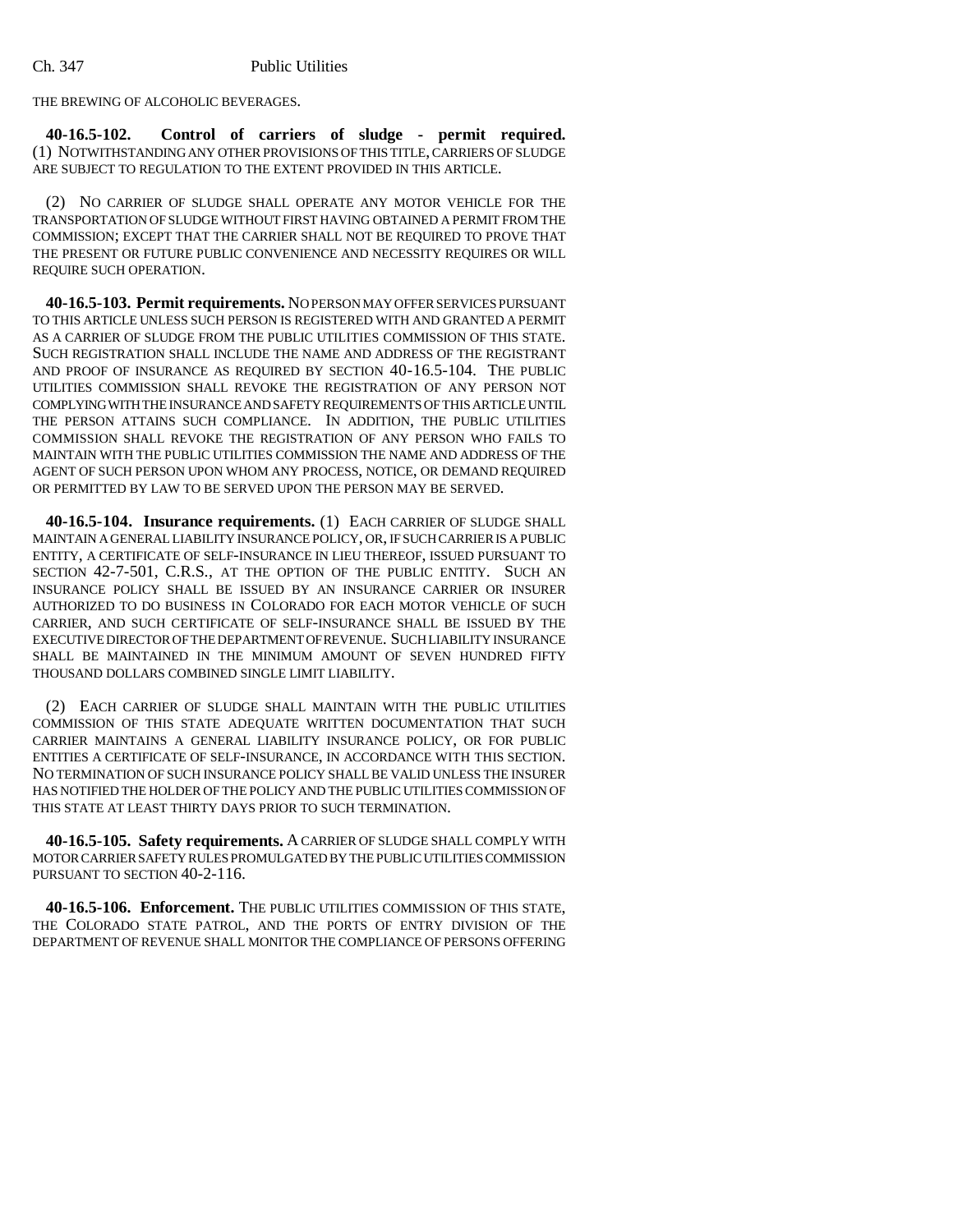SERVICES PURSUANT TO THIS ARTICLE WITH THE REQUIREMENTS OF THIS ARTICLE AND SHALL ENFORCE SUCH REQUIREMENTS.

**40-16.5-107. Violations - penalties.** (1) ANY CARRIER OF SLUDGE WHO OPERATES A MOTOR VEHICLE FOR ITS BUSINESS IN VIOLATION OF ANY PROVISION OF THIS ARTICLE COMMITS A CLASS 2 MISDEMEANOR AND SHALL BE PUNISHED AS PROVIDED IN SECTION 18-1-106, C.R.S.

(2) EACH DAY IN WHICH A CARRIER OF SLUDGE OPERATES A MOTOR VEHICLE FOR ITS BUSINESS IN VIOLATION OF ANY PROVISION OF THIS ARTICLE SHALL CONSTITUTE A SEPARATE OFFENSE.

(3) IN ADDITION TO ANY OTHER SANCTIONS OR PENALTIES WHICH MAY BE IMPOSED PURSUANT TO LAW, A CARRIER OF SLUDGE SHALL BE SUBJECT TO CIVIL PENALTIES AS PROVIDED IN SECTIONS 40-7-112 TO 40-7-116.

**40-16.5-108. Jurisdiction of courts.** (1) THE DISTRICT COURT OR, WITHIN ITS JURISDICTION, THE COUNTY COURT OF ANY COUNTY IN OR THROUGH WHICH ANY CARRIER OF SLUDGE OPERATES HAS JURISDICTION IN ALL MATTERS ARISING UNDER THIS ARTICLE ON ACCOUNT OF THE OPERATIONS OF SUCH CARRIER OF SLUDGE.

(2) IT IS THE DUTY OF THE DISTRICT ATTORNEY FOR THE COUNTY HAVING JURISDICTION TO PROSECUTE ALL VIOLATIONS OF THIS ARTICLE.

**40-16.5-109. Review of article.** DURING THE 1999 LEGISLATIVE SESSION, THE HOUSE AGRICULTURE, LIVESTOCK, AND NATURAL RESOURCES COMMITTEE AND THE SENATE AGRICULTURE, NATURAL RESOURCES, AND ENERGY COMMITTEE SHALL JOINTLY REVIEW THIS ARTICLE. THE PUBLIC UTILITIES COMMISSION SHALL PROVIDE THE INFORMATION NECESSARY FOR SUCH REVIEW. THE PURPOSE OF SUCH REVIEW SHALL BE TO DETERMINE WHETHER TO CONTINUE THE PERMITTING OF CARRIERS OF SLUDGE AS SET FORTH IN THIS ARTICLE.

**SECTION 2.** Part 5 of article 22 of title 39, Colorado Revised Statutes, 1982 Repl. Vol., as amended, is amended BY THE ADDITION OF A NEW SECTION to read:

**39-22-519. Tax credit for book value of certificate for carriers of sludge.** (1) FOR INCOME TAX YEARS COMMENCING ON AND AFTER JANUARY 1, 1994, THERE SHALL BE ALLOWED A CREDIT AGAINST THE TAX IMPOSED PURSUANT TO PART 3 OF THIS ARTICLE FOR EACH TAXPAYER BASED UPON THE BOOK VALUE AS OF JANUARY 1, 1994, OF A CERTIFICATE ISSUED BY THE PUBLIC UTILITIES COMMISSION FOR ANY PERSON OWNING, CONTROLLING, OPERATING, OR MANAGING ANY MOTOR VEHICLE USED IN SERVING THE PUBLIC IN THE BUSINESS OF THE TRANSPORTATION OF SLUDGE. THE AMOUNT OF SAID CREDIT FOR ANY INCOME TAX YEAR SHALL NOT EXCEED ONE-FIFTH OF THE BOOK VALUE AS OF JANUARY 1, 1994, OF SAID CERTIFICATE. FOR PURPOSES OF THIS SECTION,

"BOOK VALUE" MEANS THE COST OF THE CERTIFICATE LESS ACCUMULATED DEPRECIATION.

(2) THE CREDIT ALLOWED BY THIS SECTION FOR ANY INCOME TAX YEAR SHALL NOT